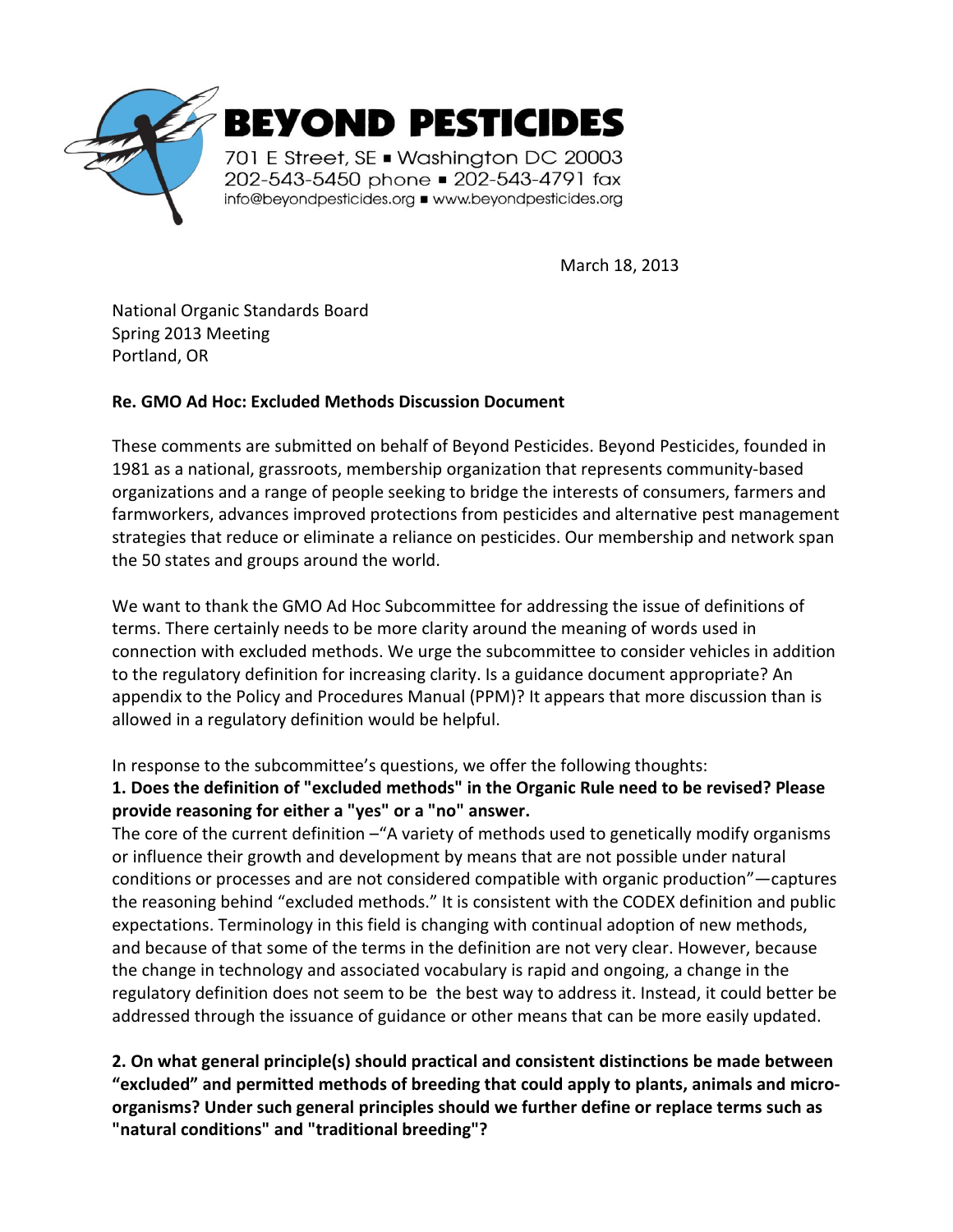First of all, we agree with the suggestion in the discussion document that some methods that do not fit under "excluded methods" might still be inappropriate for producing organic seeds. Chemical and radiation mutagenesis are examples. Therefore, we suggest that it is not appropriate to make the distinction simply between "excluded methods" and "permitted methods." Rather, the distinction should be made among "excluded methods," "methods not permitted in organic production," and "permitted methods."

A question related to #2 was posed in the text of the discussion document: "What exactly is it about a genetic modification process that is objectionable in an organic context?" There are many ways to approach this question. Organisms used in organic production should be part of an (agro)ecosystem. Evolutionarily and ecologically, they should belong to the system in which they are grown. We don't mean to imply that varieties need to be native, but the NOSB Principles of Organic Production and Handling, adopted October 17, 2001, state that organic agriculture "tak[es] into account that regional conditions require locally adapted systems." Locally-adapted varieties are advantageous because they have a suite of characteristics that allows them to succeed in the diversity of conditions to which a plant might be subjected in the locale. Genetically engineered organisms, on the other hand, are created to have certain specific traits, ignoring both pleiotropic effects of the genetic manipulations and the robust genetic background that evolves through the selection of whole organisms.

One general comment. Sometimes terms are confusing with respect to their inclusion as "excluded methods" because the terms are really relating to endpoints rather than processes. Thus, even though we talk about the process of "mutagenesis" or "cell fusion," those terms really encompass everything resulting in mutation or fused cells—both natural and otherwise. It is more helpful in the organic context to talk about the processes rather than the endpoints such as mutation through exposing cells to toxic chemical or radiation, or protoplast fusion.

While definitions of genetic engineering vary, they all involve direct manipulation of genes independent of normal reproductive processes. The direct manipulation of genes is something common to genetic engineering in plants, animals, and microorganisms, and is a criterion that may be included in guidance to further clarify specific cases. While "natural conditions" and "traditional breeding" may not be terribly precise, they do accurately portray public expectations.

## **3. Are there other terms beyond those discussed here that should be addressed in the context of excluded methods?**

In such a rapidly growing field, there are new terms continually being added that the organic community may need to know. Again, this is a reason for putting them in guidance rather than the regulations.

# **4. Of the terms and practices discussed here, which ones should be in the definition of excluded methods and which not excluded? Why?**

We do not recommend changing the regulation at this time. However, building on the existing regulatory framework and language, guidance should use numerous examples to define the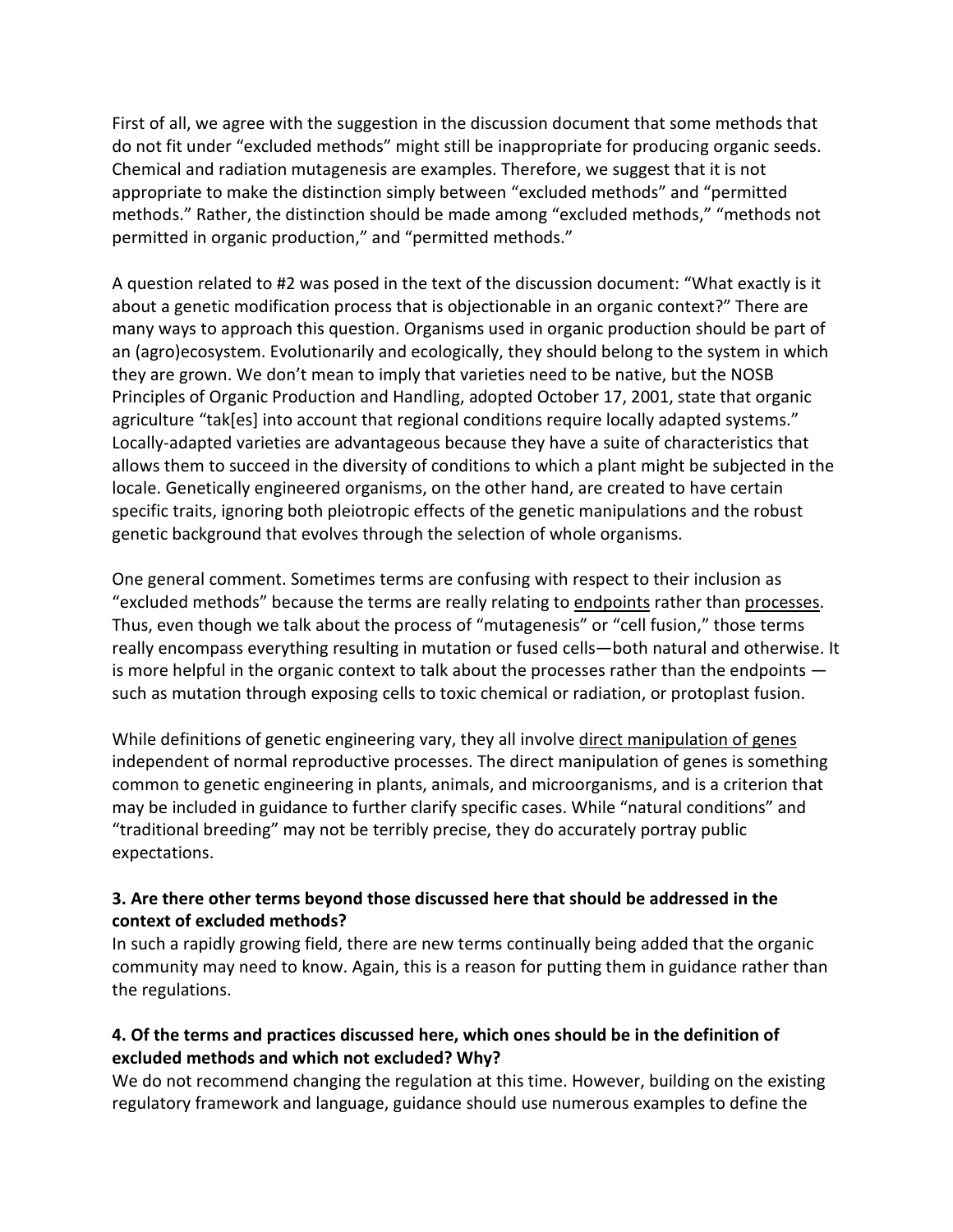extent and boundaries of the excluded methods term. It should focus on processes rather than outcomes of those processes—for example, "hybridization by cross-pollination" might be given as an example of a non-excluded method, but not simply "hybridization," which is an endpoint achievable through both genetic engineering and traditional breeding. Examples that are included in the definition should be selected to cover the range of methods to be covered by the definition (as of this time), and the boundaries between genetic engineering and traditional breeding techniques.

There may be breeding methods that are incompatible with organic production for reasons other than fitting under the definition of "excluded methods," and the Board should address these separately.

The parameters to include under the guidance:

Definitions of genetic engineering all involve direct manipulation of genes independent of normal reproductive processes. Processes that should be included, therefore, are direct alteration of DNA/RNA through cutting and splicing of their molecules, molecular cloning, insertion and deletion of nucleic acid sequences, and transformation of bacterial cells through the transfer of foreign DNA. This may not be a complete list.

## Boundary processes:

Cell fusion may be achieved by different means. Some may be regarded as direct manipulation of genes —for example, protoplast fusion or somatic hybridization. Others may occur by natural means —fertilization, for example. The difference between the direct manipulation and natural cell fusion is a good distinction for defining a boundary of "excluded methods."

Mutagenesis may occur through different means. It may occur through exposure of the organism to radiation or toxic chemicals. This should be a prohibited method because it is inconsistent with OFPA, but not an excluded method because it does not involved the direct manipulation of genes. Insertional mutagenesis, on the other hand, is clearly direct manipulation of genes, and should therefore be an excluded method. This looks like another boundary distinction.

Conjugation, is another boundary —some processes being genetic engineering, some not.

## **5. How far back into the development or manufacture of a substance, or in the development of vaccines, or in the lineage of a breeding line, should the excluded methods prohibition apply? How far back is practical and verifiable?**

The excluded methods prohibition should go "all the way" back. It is really only possible to say this because "all the way" is not all that far.

On the other hand, the prohibition against "prohibited methods" that are not "excluded methods" does not need to go as far back, and should apply only to the producer of the organic seeds or other products —as long as they are not using excluded methods.